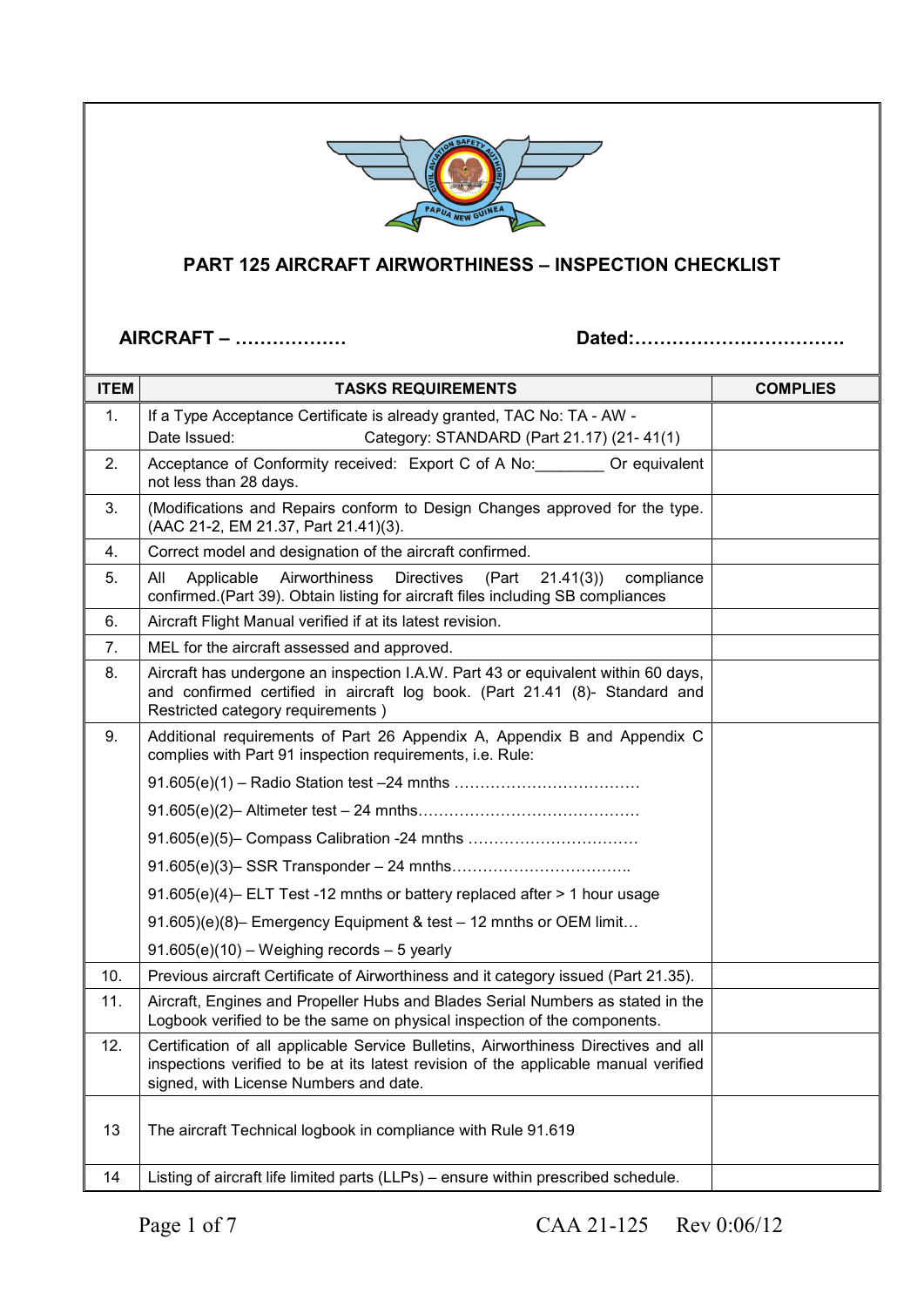| <b>PART 47 REGISTRATION REQUIREMENTS</b> |                                                                                                                                                                                                                                                     |                 |
|------------------------------------------|-----------------------------------------------------------------------------------------------------------------------------------------------------------------------------------------------------------------------------------------------------|-----------------|
| 1.                                       | Identifiable Paint Schemes and markings same as in Application Form CAA<br>47/02 and submitted with three colored photos. (Part 47.105)                                                                                                             |                 |
| 2.                                       | Nationality and Registration Marks are in Capital Letters in Roman character and<br>with an Arabic numeral 2 with no ornamentation. (Part 47.117)                                                                                                   |                 |
| 3.                                       | A Three view set of photograph that clearly show the paint scheme and markings<br>of the aircraft (Rule 47.105 (b) (3).                                                                                                                             |                 |
| 4                                        | Nationality and Registration marks letters are of equal height with a margin of at<br>least 50 mm along each edge of the surface it is affixed. (Part 47.119)                                                                                       |                 |
| 5                                        | Identification plate etched, stamped or engrave with the allocated nationality and<br>registration marks and shall be fireproof metal or material of suitable physical<br>properties.(Part 47.121)                                                  |                 |
| 6.                                       | Identification plate affixed to a prominent position near the main point of entrance<br>to the aircraft. (Part 47.121).                                                                                                                             |                 |
| 7.                                       | De-registration letter for the previous aircraft registration. Check and retain in<br>aircraft file.                                                                                                                                                |                 |
|                                          | <b>PART 26- PNG ADDITIONAL REQUIREMENTS</b>                                                                                                                                                                                                         |                 |
|                                          |                                                                                                                                                                                                                                                     |                 |
| <b>ITEM</b>                              | <b>TASK REQUIREMENTS</b>                                                                                                                                                                                                                            | <b>COMPLIES</b> |
| $\mathbf{1}$ .                           | CAA Form 337- Approval of Technical data submitted if applicable (Part 21.95)                                                                                                                                                                       |                 |
| 2.                                       | Statement of compliance provided by a PNG Design Organization stating that<br>the technical data meets the requirements of Part 21.23, Foreign Type certificate<br>submitted.                                                                       |                 |
|                                          | <b>PART 26 APPENDICES A AND B-AEROPLANES WITH A TYPE CERTIFICATED SEATING CAPACITY OF</b><br><b>MORE THAN 9 PASSENGERS</b>                                                                                                                          |                 |
| 1.                                       | Each normal and emergency exits shall be clearly and conspicuously marked<br>with the means of opening the exit and as EXIT or EMERGENCY EXIT as<br>applicable-                                                                                     |                 |
|                                          | -on both the inside and outside of the exit; or                                                                                                                                                                                                     |                 |
|                                          | -on both the inside and outside of the aircraft on a surface adjacent to the exit                                                                                                                                                                   |                 |
|                                          | Appendix A.1(a)(1),(2)                                                                                                                                                                                                                              |                 |
| 2.                                       | All instructions for operation of the exits shall be concise and in easily readable<br>letters on a contrasting background Appendix A.1(b)(1),(2)                                                                                                   |                 |
| 3                                        | Each external door and exit shall be operable from the inside and, except for<br>sliding window exits in the flight crew compartment, the outside<br>Appendix B.1(1)                                                                                |                 |
| 4                                        | Each external door and exits shall be unobstructed by seats, seat backs, or other<br>equipment<br>Appendix B.1(2)                                                                                                                                   |                 |
| 5                                        | Each external door and exit shall have a means of locking that prevents<br>inadvertent opening in flight by persons or as a result of mechanical failure<br>Appendix B.1(3)(i)                                                                      |                 |
| 6                                        | Each external door and exit shall have a means when the door's initial opening<br>movement is outwards, for the crew members to directly view the locking<br>mechanism to determine that the door is fully closed and locked<br>Appendix B.1(3)(ii) |                 |
| 7.                                       | Each external door and exit shall have a means when the door is normally used<br>to load and unload the aeroplane, of visually indicating to the crew members that<br>the door is not fully closed and locked<br>Appendix B.1(3)(iii)               |                 |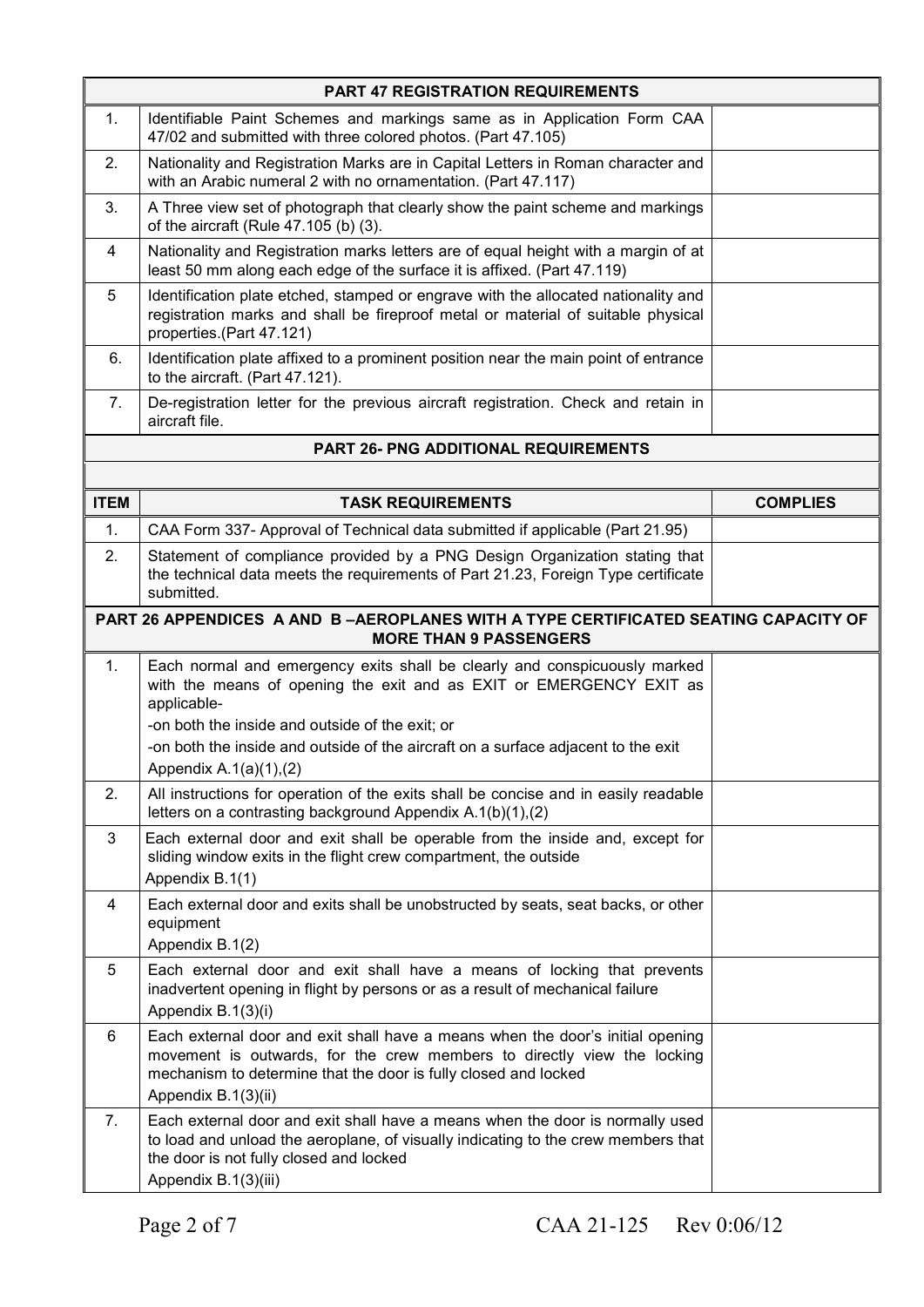| 8.  | The passenger entrance door must qualify as a floor level emergency exit. If an<br>integral stair is installed at such a passenger entrance door, it must be designed<br>so that when subject to the inertia forces specified in the airworthiness design<br>standard for the aeroplane and the following collapse of one or more legs of the<br>landing gear, it will not interfere to an extent that will reduce the effectiveness of<br>emergency egress through the passenger entry door<br>Appendix B.2.1(a) |  |
|-----|-------------------------------------------------------------------------------------------------------------------------------------------------------------------------------------------------------------------------------------------------------------------------------------------------------------------------------------------------------------------------------------------------------------------------------------------------------------------------------------------------------------------|--|
| 9.  | Each aeroplane shall be equipped with exits additional to the passenger<br>entrance door including for an aeroplane with a type certificated seating<br>capacity of less than 16 passengers, an exit on each side of the fuselage<br>meeting the requirements of item 12 below, or<br>Appendix $B.2.1(b)(1)$                                                                                                                                                                                                      |  |
| 10. | Each aeroplane shall be equipped with emergency exits additional to the<br>passenger entrance door including for an aeroplane with a type certificated<br>seating capacity of between 16 and 23 passengers, one exit on the same side<br>as the passenger entrance door, meeting the requirements of item 12 below<br>Appendix $B.2.1(b)(2)$                                                                                                                                                                      |  |
| 11. | Each aeroplane shall be equipped with emergency exits additional to the<br>passenger entrance door including for an aeroplane with a type certificated<br>seating capacity of between 16 and 23 passengers, two exits on the side<br>opposite the passenger entrance door, meeting the requirements of item 12<br>below<br>Appendix B.2.1(c)                                                                                                                                                                      |  |
| 12. | Emergency exits must be movable windows, panels, canopies, or external<br>doors, openable from both inside and outside the aeroplane, that provide a<br>clear and unobstructed opening large enough to admit a 19-by-26 inch ellipse.<br>Auxiliary locking devices used to secure the aeroplane must be designed to be<br>overridden by the normal internal opening means.<br>Appendix B.2.1(d)                                                                                                                   |  |
| 13. | In addition to item 12 above, each emergency exits must be readily accessible,<br>requiring no exceptional agility to be used in emergencies<br>Appendix $B.2.1(d)(1)$                                                                                                                                                                                                                                                                                                                                            |  |
| 14. | In addition to item 12 above, each emergency exit must have a method of<br>opening that is simple and obvious<br>Appendix $B.2.1(d)(2)$                                                                                                                                                                                                                                                                                                                                                                           |  |
| 15  | In addition to item 12 above, each emergency exit must be arranged and marked<br>for easy location and operation, even in darkness<br>Appendix $B.2.1(d)(3)$                                                                                                                                                                                                                                                                                                                                                      |  |
| 16. | In addition to item 12 above, each emergency exit must have reasonable<br>provisions against jamming by fuselage deformation<br>Appendix $B.2.1(d)(4)$                                                                                                                                                                                                                                                                                                                                                            |  |
| 17. | Each emergency exit required for the type certification of the aircraft shall be<br>located over the wing, or item 18 below<br>Appendix B.2.2(1)                                                                                                                                                                                                                                                                                                                                                                  |  |
| 18. | Each emergency exit required for the type certification of the aircraft shall, for<br>exits 2m or more from the ground with the aeroplane on the ground and the<br>landing gear extended, have a means of assisting the occupants to descent to<br>the ground<br>Appendix B.2.2(2)                                                                                                                                                                                                                                |  |
| 19. | Each emergency exit shall be identified by a sign that has the word EXIT in 25<br>mm high white letters on a 50 mm high red background, or item 20 below<br>Appendix B.2.3(1)(i)                                                                                                                                                                                                                                                                                                                                  |  |
| 20. | Each emergency exit shall be identified by a sign that has the word EXIT in 25                                                                                                                                                                                                                                                                                                                                                                                                                                    |  |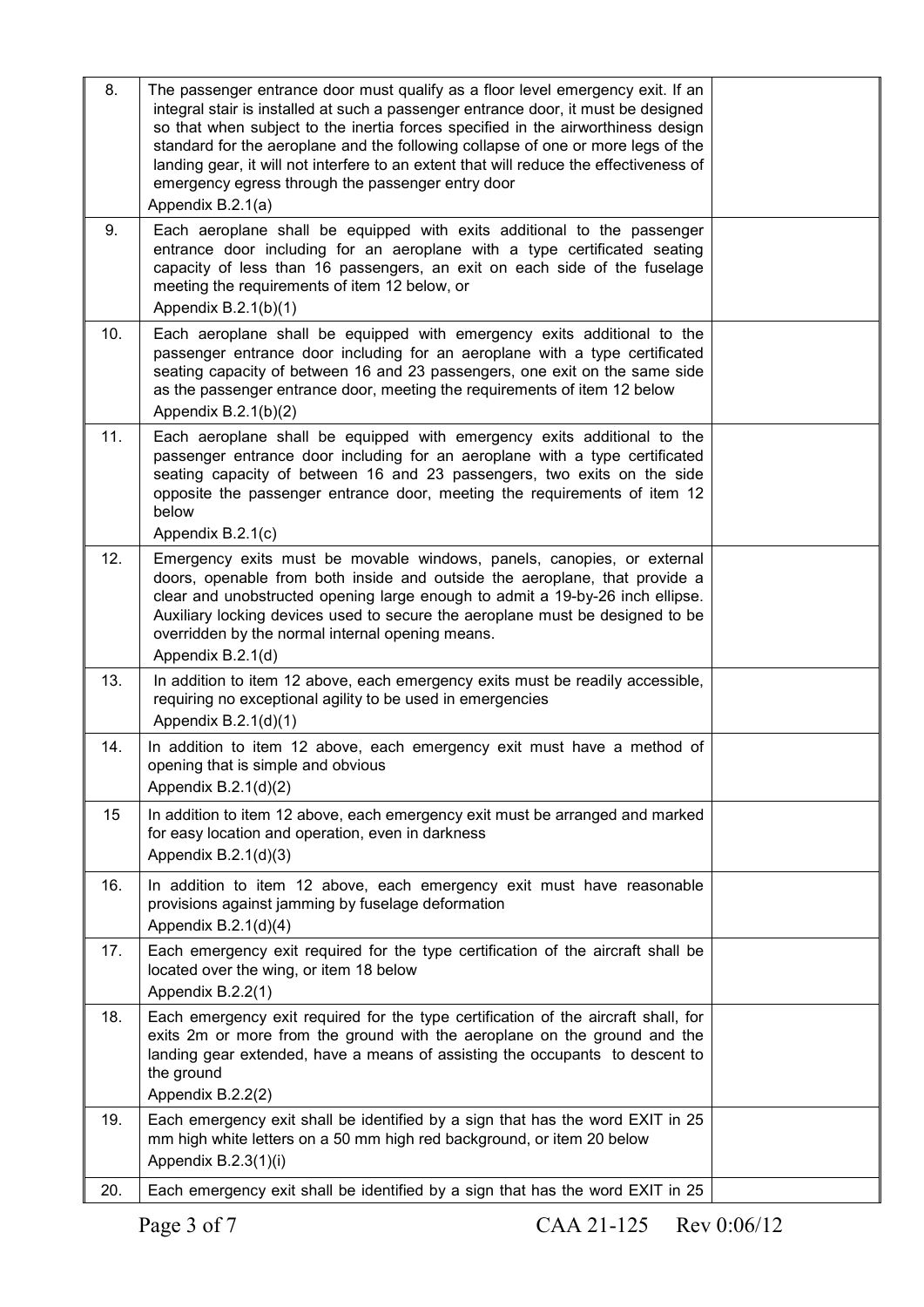|     | mm high red letters on a 50 mm high white background<br>Appendix B.2.3(1)(ii)                                                                                                                                                                          |  |
|-----|--------------------------------------------------------------------------------------------------------------------------------------------------------------------------------------------------------------------------------------------------------|--|
| 21. | Each emergency exit shall be identified by a sign that is self illuminating or is<br>electrically illuminated independently from the main lighting system<br>Appendix B.2.3(2)                                                                         |  |
| 22. | Each emergency exit shall be identified by a sign that has a minimum brightness<br>of 160 microlamberts<br>Appendix B.2.3(3)                                                                                                                           |  |
| 23. | Each aeroplane equipped with wing flaps and retractable landing gear shall have<br>a landing gear aural warning device<br>Appendix B.3.1(a)                                                                                                            |  |
| 24. | Each landing gear aural warning device shall function continuously when the<br>wing flaps are extended to a normal position for landing in preparation for<br>landing, and the landing gear is not fully extended and locked<br>Appendix $B.3.1(b)(1)$ |  |
| 25. | Each landing gear aural warning device shall not have a manual shut off<br>Appendix $B.3.1(b)(2)$                                                                                                                                                      |  |

| <b>PART 91- GENERAL OPERATING AND FLIGHT RULES</b> |                                                                                                                                                      |                 |
|----------------------------------------------------|------------------------------------------------------------------------------------------------------------------------------------------------------|-----------------|
| <b>ITEM</b>                                        | <b>TASK DESCRIPTION</b>                                                                                                                              | <b>COMPLIES</b> |
| 1.                                                 | The aircraft complies with the requirements of Part 21.41, i.e. "Standard or<br>Restricted Category" and issued with a Type Acceptance Certificate.  |                 |
| 2.                                                 | The aircraft is certified fit for release to service by a person with an appropriate<br>license and rating and certified I.A.W. Part 43.             |                 |
| 3.                                                 | The aircraft is registered in PNG and identified in accordance with the<br>requirements of Rule Part 47.                                             |                 |
| 4.                                                 | The aircraft is in compliance with the operating limitations specified in the latest<br>revision of the Flight Manual.                               |                 |
| 5.                                                 | The aircraft has a Technical Logbook and Certificate of Registration.                                                                                |                 |
| 6.                                                 | The aircraft has a Noise Certificate if applicable.                                                                                                  |                 |
| 7.                                                 | The Instruments comply with Appendix A of Part 91, i.e.                                                                                              |                 |
|                                                    | Markings and Placards displayed in a conspicuous place and in such<br>a)<br>manner to minimize risk of erasure, disfigurement, obscuring or removal. |                 |
|                                                    | The Markings and placards are in I.A.W. the related Flight Manual;<br>b)                                                                             |                 |
|                                                    | The numberings are in Arabic numerals and in the English Language.<br>C)                                                                             |                 |
| 8.                                                 | Fuel Quantity Gauges are calibrated and clearly marked to show the calibration<br>as per AFM chapter 2 limitations section prescription.             |                 |
| 9.                                                 | Fuel and Oil Filler Cap placarded with the specification and/or Grade of fuel or oil<br>as appropriate.                                              |                 |
| 10.                                                | Seats and Seat berths meets the requirements of TSO C25 or TSO C39 as<br>applicable.<br>Appendix A.3                                                 |                 |
| 11.                                                | Safety belts meets the requirements of TSO C22 or ISO/FIA 8853 or 150/FIA<br>8854 or UK CAA Airworthiness Specification No. 1<br>Appendix A.4(a)     |                 |
| 12.                                                | Safety Belts with single diagonal shoulder straps meet the requirements of TSO<br>C22 or UK Airworthiness Specification No.13.<br>Appendix A.4(b)    |                 |
| 13.                                                | Safety Harness meets the requirements of TSO C114 or UK CAA Airworthiness<br>Specification No. 4.<br>Appendix A.4(c)                                 |                 |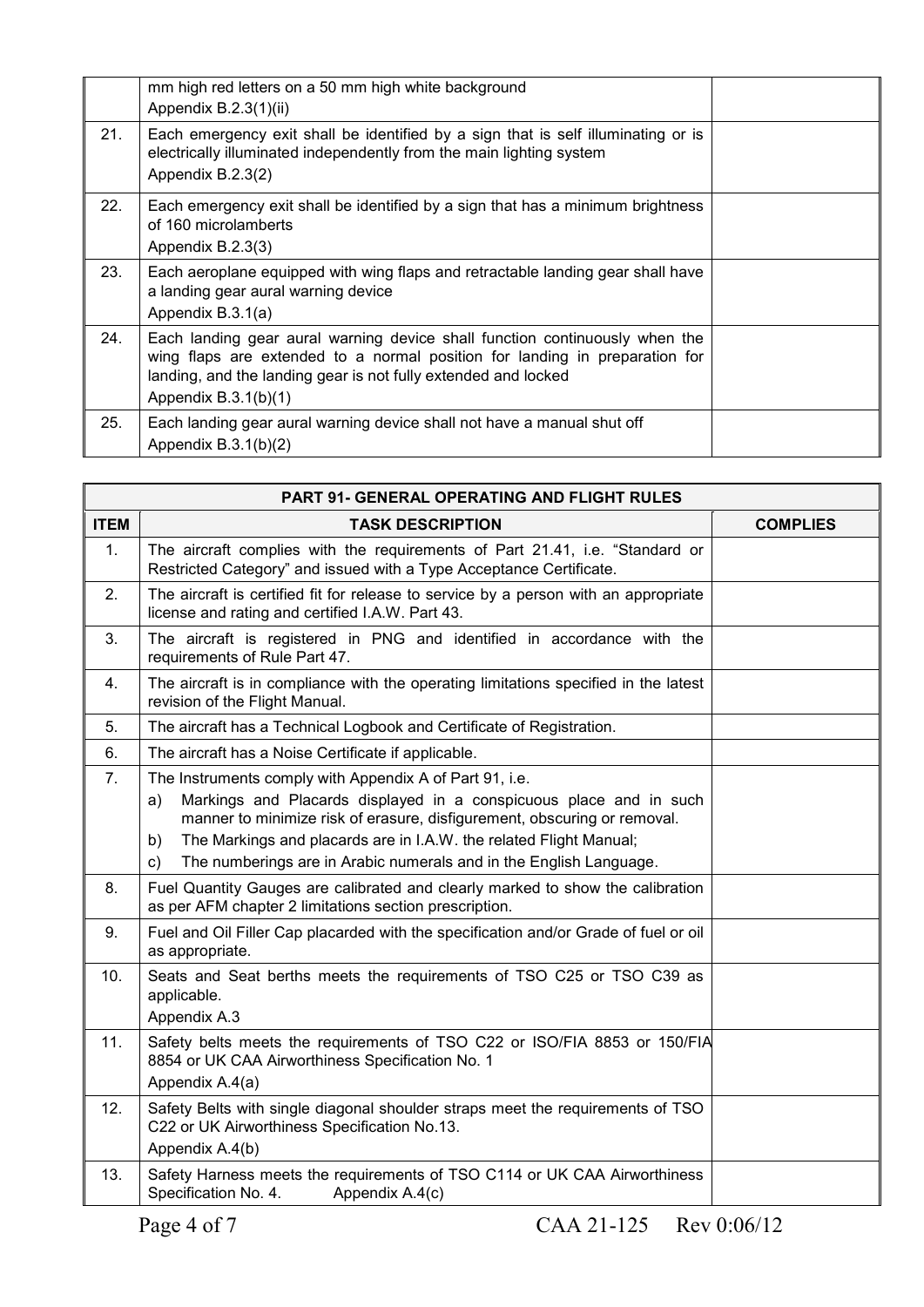| 14. | Safety Harness incorporates an Inertia Reel. - Pilot & Co - Pilot<br>Appendix A.4(d)                                                                                                                                                                                                                                                                             |  |
|-----|------------------------------------------------------------------------------------------------------------------------------------------------------------------------------------------------------------------------------------------------------------------------------------------------------------------------------------------------------------------|--|
| 15. | Safety belts with single diagonal shoulder straps and safety Harness have a<br>single point of release.<br>Appendix A.4(d)                                                                                                                                                                                                                                       |  |
| 16. | Child Restraint Systems secured to aircraft seat or berth by a safety belt meeting<br>the requirements of TSO C22.<br>Appendix A.5(1)                                                                                                                                                                                                                            |  |
| 17. | Child Restraint System is not fitted with a Tether strap that secures the top of the<br>infant or child seat and meets the requirements of TSO C100 or the Australian<br>Standard 1754 or U.S. standard FM, VSS 213 or European Standard ECE 44.<br>Appendix $A.5(2)$ and $(3)$                                                                                  |  |
| 18. | Anti-Collision lights are Red rotating beacon or Aviation Red or White capacitor<br>discharge light meeting the requirements of TSO C96 or the minimum standard<br>of the applicants design.<br>Appendix A.6(a)(2)                                                                                                                                               |  |
| 19. | Aircraft position lights meets the requirements of TSO C30 and lights making a<br>single circuit, red light on port, green light on starboard placed laterally as far as<br>practicable and visible forward of the aircraft and a white light placed as far aft as<br>practicable on the tail or wingtip and visible rearward of the aircraft<br>Appendix A.6(c) |  |
| 20. | Aircraft Flight Time Recorders installed is in accordance with the requirements of<br>part 91 Appendix 7(b) Comment-Did not find this in Part 91 Appendices                                                                                                                                                                                                      |  |
| 21. | Aircraft exceeding 5700 KG have a counter/pointer type at the normal pilot-in-<br>command position and either counter/pointers or drum/pointers at other crew<br>station.<br>Appendix A.8(a)(2)                                                                                                                                                                  |  |
| 22. | Three pointer Altimeters have a striped low altitude warning sector.<br>Appendix A.8(c)                                                                                                                                                                                                                                                                          |  |
| 23. | Aircraft with no sensitive pressure Altimeter is fitted with an Altimeter calibrated<br>in increments of not more than 200 feet.<br>Appendix A.8(e)                                                                                                                                                                                                              |  |
| 24. | For aircraft type certificated before 11 August 1971 the anticollision light system<br>shall meet the requirements of FAR 23, 25, 27, or 29 as applicable, except that<br>the color may be either aviation red or aviation white<br>Appendix A.6(b)                                                                                                              |  |
| 25. | Fire Extinguisher type is BCF                                                                                                                                                                                                                                                                                                                                    |  |
| 26. | Life Preserver meets the requirements of TSO C13 or European Normal EN396.                                                                                                                                                                                                                                                                                       |  |
| 27. | First aid kit installed                                                                                                                                                                                                                                                                                                                                          |  |

| <b>ITEM</b> | <b>DETAILS OF REQUIREMENTS</b>                                                                                                                                                                                                                | <b>COMPLIES</b> |
|-------------|-----------------------------------------------------------------------------------------------------------------------------------------------------------------------------------------------------------------------------------------------|-----------------|
| 1.          | Requirements of Part 91 on types of Instruments and Equipments.                                                                                                                                                                               |                 |
| 2.          | Windshield Wiper for each Pilot Station.                                                                                                                                                                                                      |                 |
| 3.          | Power Supply and Distribution is able to produce and distribute load for the<br>required Instrument and equipment if any power source or component of the<br>power supply systems fail. Part 125.355(1). Review Electrical Load Analysis data |                 |
| 4.          | Two landing lights or a single landing light unit with two independent filaments<br>and a light providing general illumination in each passenger compartment. Part<br>125.357(1)                                                              |                 |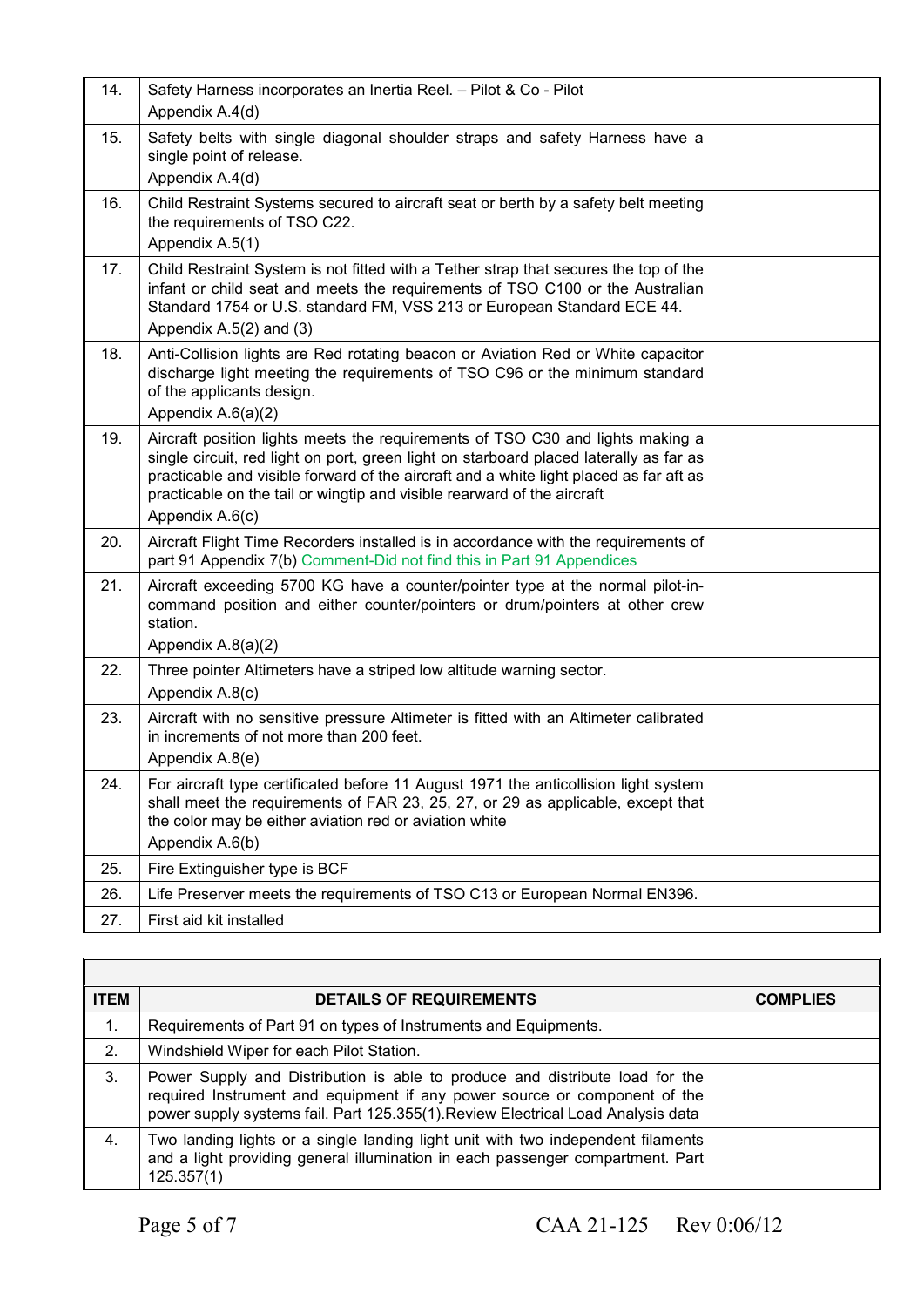| 5.             | If operating under IFR, equipped with an additional and independent airspeed,<br>calibrated in knots with prevention of malfunction due to icing or condensation.<br>Part 125.359(a)(1)(i) |  |
|----------------|--------------------------------------------------------------------------------------------------------------------------------------------------------------------------------------------|--|
| 6.             | An Attitude Indicator powered by a separate source.<br>Part 125.359(b)                                                                                                                     |  |
| 7 <sub>1</sub> | Spare Bulbs for Cockpit Instruments illumination and can be change in flight.<br>Part 125.359(a)(2)                                                                                        |  |
| 8.             | Separate Spare fuses that can be changed in flight. Part 125.359(a)(3)                                                                                                                     |  |
| 9              | An additional and independent means of indicating sensitive pressure altitude,<br>calibrated in feet.<br>Part 125.359(a)(1)(ii)                                                            |  |
| 10.            | Aero plane is equipped with Public address. Part 125.365                                                                                                                                   |  |
| 11             | Turbine powered airplanes certificated with 9 passenger seats or more must be<br>fitted with a Cockpit Voice recorder. Part 125.367                                                        |  |
| 12.            | Flight Data recorder fitted.<br>Part 125.369                                                                                                                                               |  |
| 13.            | Third presentation of Attitude Indicator fitted, for turbojet or turbo fan powered<br>Part 125.371<br>aeroplanes.                                                                          |  |
| 14.            | Weather Radar, for turbine powered aeroplanes. Part 125.373                                                                                                                                |  |
| 15.            | GPWS fitted EGPWS, shall meet the requirements of the TSO C92 series.<br>Part 125 Appendix A.7                                                                                             |  |
| 16.            | Terrain Awareness Warning Systems (TAWS or EGPWS) if fitted.                                                                                                                               |  |
| 17.            | ACAS II (Airborne Collision Avoidance System) if fitted.                                                                                                                                   |  |

| <b>ITEM</b>    | <b>TASK DESCRIPTION</b>                                                                                                            | <b>COMPLIES</b> |
|----------------|------------------------------------------------------------------------------------------------------------------------------------|-----------------|
| $\mathbf{1}$ . | Check Fuselage for corrosion and general condition.                                                                                |                 |
| 2.             | Check Empennage for general condition and corrosion.                                                                               |                 |
| 3.             | Check Horizontal and Vertical Stabilizers for condition, corrosion and freedom of<br>movement.                                     |                 |
| 4.             | Check LH and RH wing for general condition and corrosion.                                                                          |                 |
| 5.             | Check wing flaps, ailerons, elevators, rudder, and trim tabs for general condition,<br>corrosion, and correct travel and movement. |                 |
| 6.             | Check Cabin aesthetics & windows for general condition and deterioration.                                                          |                 |
| 7 <sub>1</sub> | Check main and nose gear wheel wells, tyres, brake wear pins etc. for general<br>condition, hydraulic leaks etc.                   |                 |
| 8.             | Check Cockpit for general condition.                                                                                               |                 |
| 9              | Check Compass card for date of calibration.                                                                                        |                 |
| 10             | CAA Form CA 2129 - Equipment Approval Levels - (AC 43-12)                                                                          |                 |
| 11             | Check Radio Call sign if fitted in front of Instrument panel.                                                                      |                 |
| 12             | Check Flight Manual Stowage if fitted.                                                                                             |                 |
| 13             | Check Safety equipments for Ice protection if required.                                                                            |                 |
| 14             | Check seats and seat rails for condition and deterioration.                                                                        |                 |
| 15             | Check Emergency Exits for proper locking and legibility of placards.                                                               |                 |
| 16             | Check Fuel filler caps for proper locking and appropriate markings.                                                                |                 |
| 17             | Check Instruments for correct limitations I.A.W. Flight Manual.                                                                    |                 |
| 18             | Check all Portable Fire Extinguishers for proper contents and expiry date.                                                         |                 |
| 19             | Check Instrumentation for VFR Operation.                                                                                           |                 |
| 20             | Check Instrumentations for IFR Operation.                                                                                          |                 |